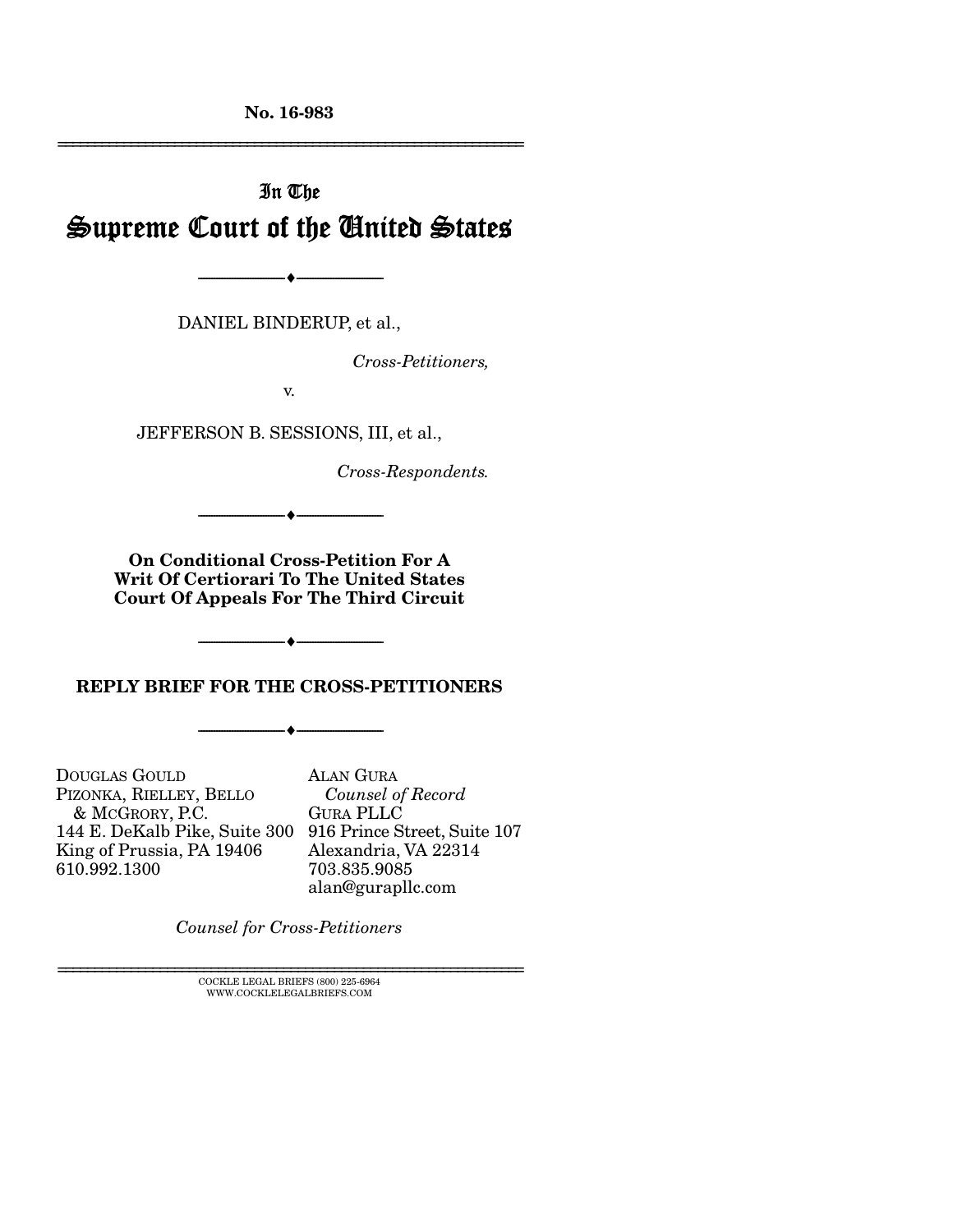## TABLE OF CONTENTS

| о<br>ч |
|--------|
|--------|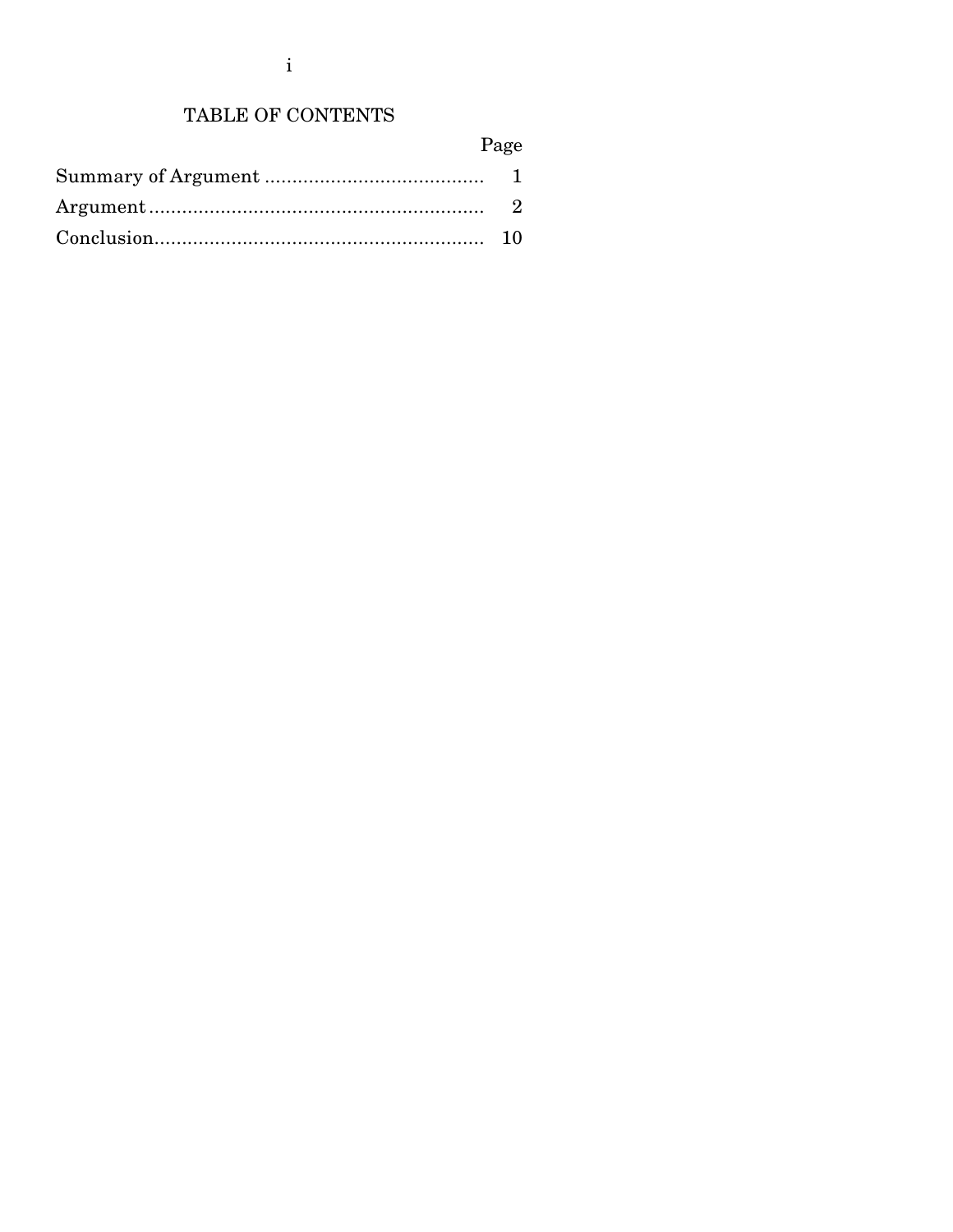## TABLE OF AUTHORITIES

## Page

## CASES

| Caetano v. Massachusetts, 136 S.Ct. 1027           |  |
|----------------------------------------------------|--|
| District of Columbia v. Heller, 554 U.S. 570       |  |
| Friedman v. City of Highland Park, 136 S. Ct.      |  |
|                                                    |  |
| Jackson v. City & Cnty. of San Francisco, 135      |  |
| King v. Burwell, 135 S. Ct. 2480 (2015) 3          |  |
| McDonald v. City of Chicago, 561 U.S. 742          |  |
| Nat'l Fed'n of Indep. Bus. v. Sebelius, 132 S. Ct. |  |
| Schrader v. Holder, 704 F.3d 980 (D.C. Cir.        |  |
|                                                    |  |
| United States v. Denson, 588 F.2d 1112 (5th Cir.   |  |
| United States v. Leuschen, 395 F.3d 155 (3d Cir.   |  |
| United States v. Nieves-Rivera, 961 F.2d 15 (1st   |  |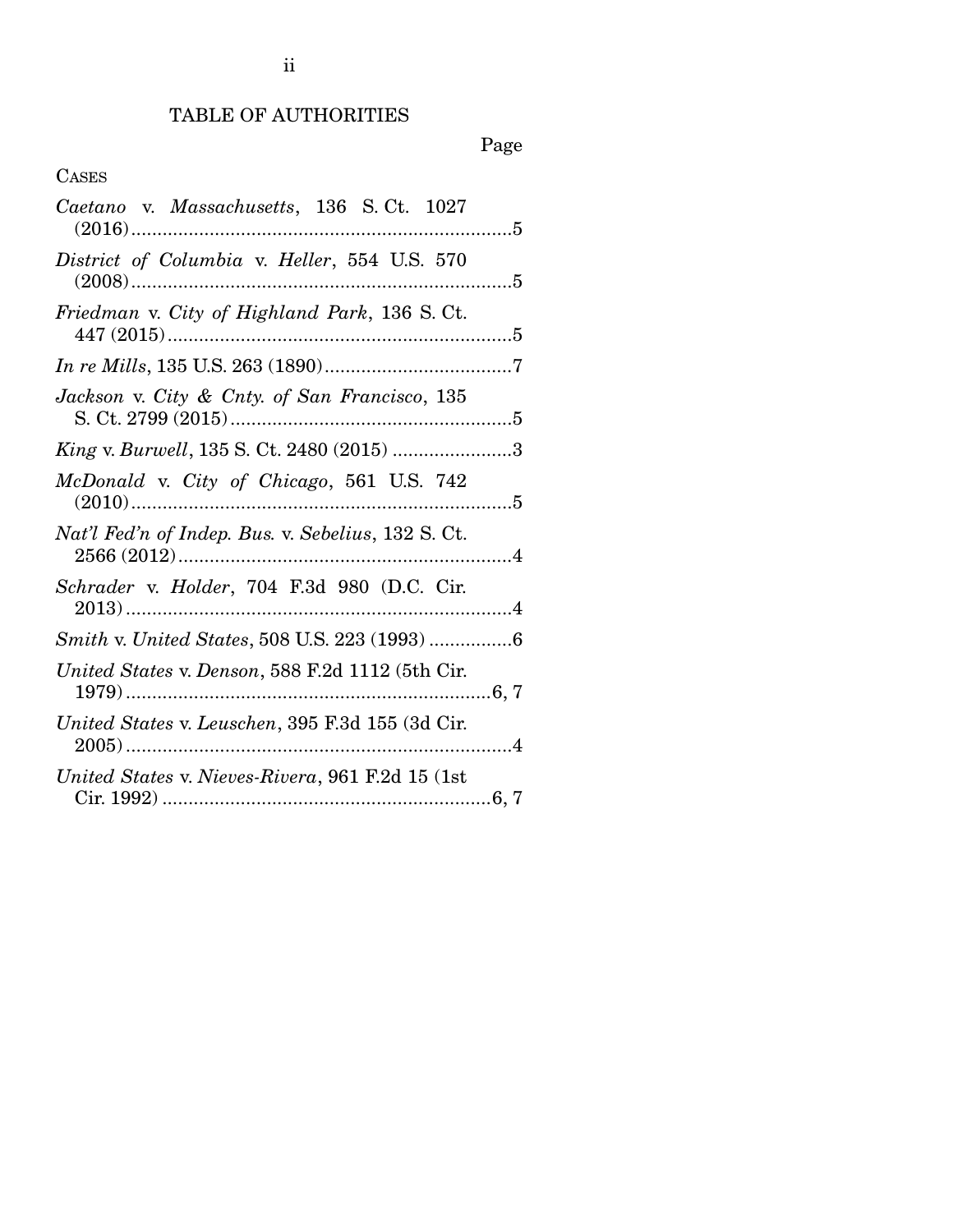### TABLE OF AUTHORITIES – Continued

Page

| <b>STATUTES AND RULES</b> |  |
|---------------------------|--|
|                           |  |
|                           |  |
|                           |  |
|                           |  |
|                           |  |
|                           |  |
|                           |  |
|                           |  |

#### SCHOLARLY AUTHORITIES

| Allen Rostron, <i>Justice Breyer's Triumph in the</i> |  |
|-------------------------------------------------------|--|
| Third Battle over the Second Amendment, 80            |  |
|                                                       |  |
| David S. Cohen, The Paradox of McDonald v.            |  |
| City of Chicago, 79 Geo. Wash. L. Rev. 823            |  |
|                                                       |  |
| Richard Re, Narrowing Supreme Court Prece-            |  |

*dent from Below*, 104 Geo. L. J. 921 (2016) .............. 5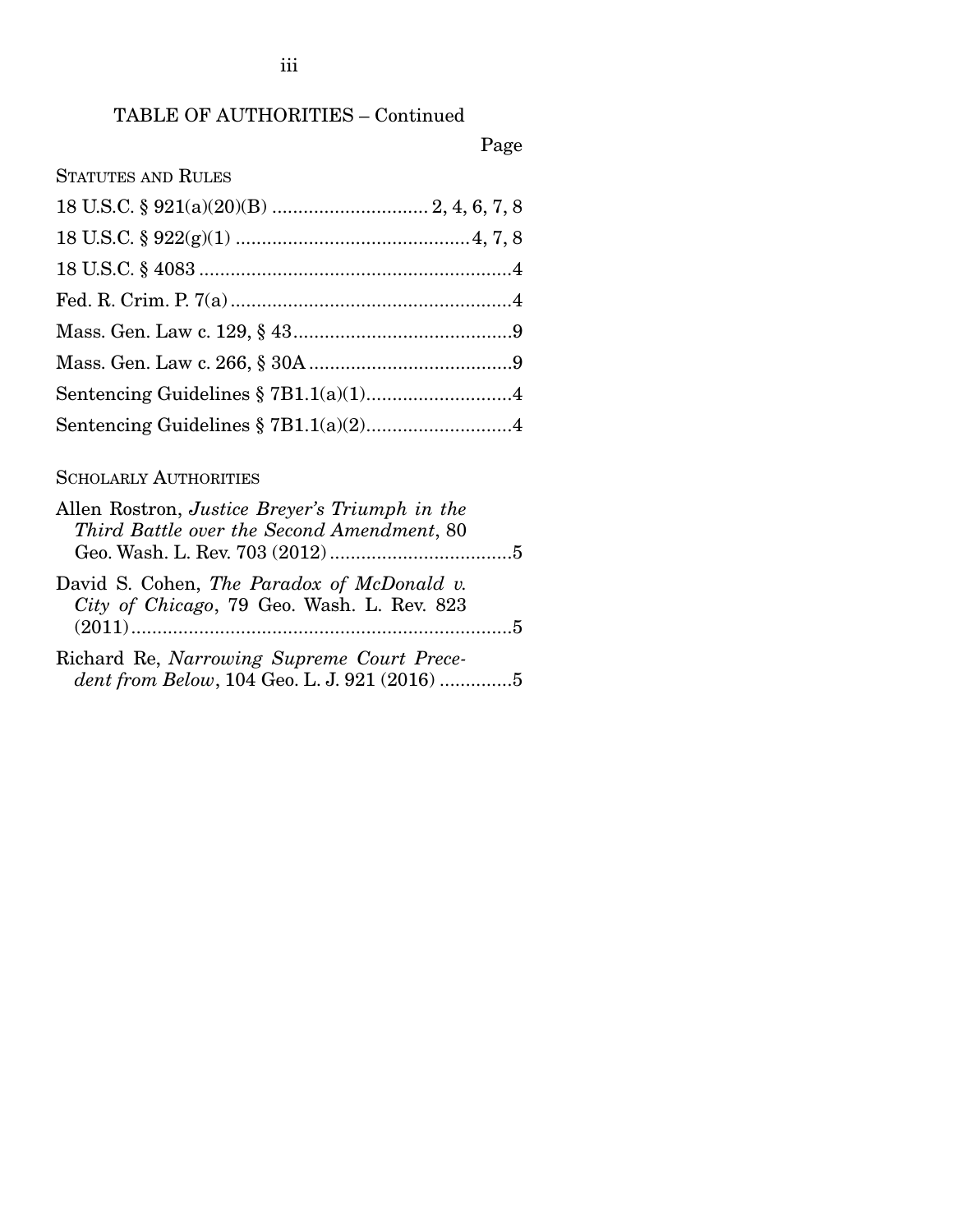1

No. 16-983

 $-1.41$   $-1.41$   $-1.41$   $-1.41$   $-1.41$   $-1.41$   $-1.41$   $-1.41$   $-1.41$   $-1.41$   $-1.41$   $-1.41$   $-1.41$   $-1.41$   $-1.41$   $-1.41$   $-1.41$   $-1.41$   $-1.41$   $-1.41$   $-1.41$   $-1.41$   $-1.41$   $-1.41$   $-1.41$   $-1.41$   $-1.41$   $-1.4$ 

## In The Supreme Court of the United States

--------------------------------- i ---------------------------------

DANIEL BINDERUP, et al.,

*Cross-Petitioners,* 

v.

JEFFERSON B. SESSIONS, III, et al.,

*Cross-Respondents.* 

On Conditional Cross-Petition For A Writ Of Certiorari To The United States Court Of Appeals For The Third Circuit

--------------------------------- i ---------------------------------

--------------------------------- i ---------------------------------

REPLY BRIEF FOR THE CROSS-PETITIONERS

--------------------------------- i ---------------------------------

#### SUMMARY OF ARGUMENT

 From its presumption that the lower court's statutory interpretation is correct, the Government jumps to the conclusion that the matter requires no further examination.

 This approach fails to address one simple fact that all three lower courts correctly understood: the constitutional merits which the Government would like to contest cannot be reached without first addressing Respondents' statutory argument. If the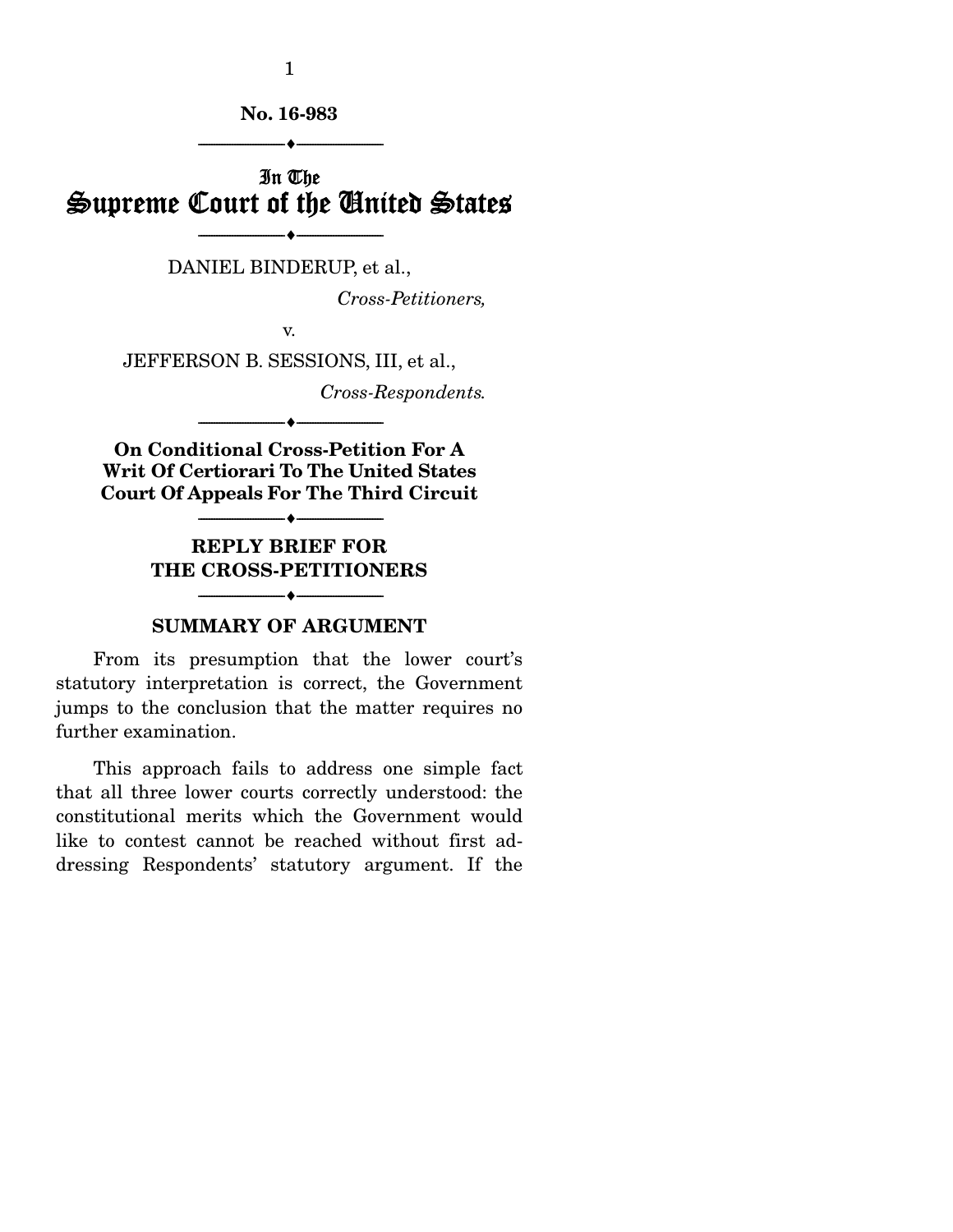statutory problem is as cut-and-dry as the Government claims, then it should not require much effort to resolve, assuming the Court wishes to grant the underlying petition. But this Court's recent history demonstrates that parties should rely on neither their perception of "obvious" statutory interpretations, nor on this Court's desire to resolve Second Amendment questions.

 And as the Government otherwise demonstrates by what it conspicuously fails to address, and by its reimagination of Respondents' claims, the cross-petition would have substantial merit independent of the Government's underlying effort.

#### ARGUMENT

--------------------------------- i ---------------------------------

1. "[B]ecause Section  $921(a)(20)(B)$  is unambiguous, [Respondents'] statutory argument would not provide a viable basis for avoiding the important constitutional question decided by the court of appeals and presented in the government's petition." Br. in Opp. 5.1

 Momentarily setting aside the question of *which* of its two common definitions might render the term "punishable" unambiguous in this particular context, see *infra*, the three lower courts reached this case's constitutional merits only after writing seventeen, six,

<sup>&</sup>lt;sup>1</sup> All statutory references are to Title 18 of the United States Code.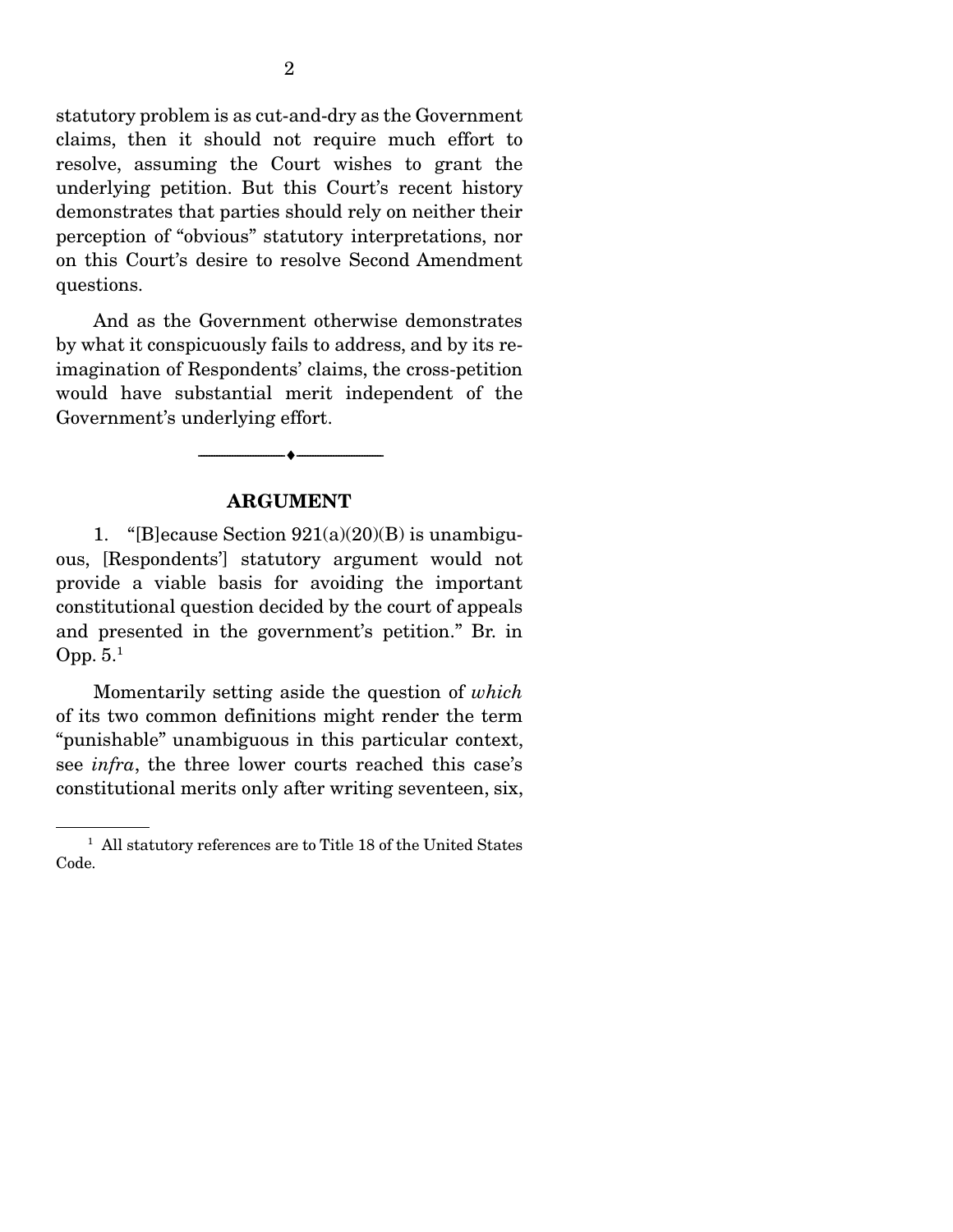and three pages of the petition's appendix, respectively. Pet. App. 176a-193a, 246a-252a, 9a-12a. The Government's opposition might have some force if those opinions ended at those places, and Respondents were the original petitioners in the matter.

 But that is not the case's posture. Respondents are *cross*-petitioners. The conditional cross-petition merely seeks to afford each Justice of this Court the same opportunity enjoyed by the judges below, to consider whether there is some way to avoid what the Solicitor General considers to be a pressing constitutional issue.2 But the Court might not learn just how much it might wish to avoid the constitutional question until it has granted the underlying petition and considered the case on its merits. *Cf. King* v. *Burwell*, 135 S. Ct. 2480, 2492 (2015) ("We'll just have to pass it to find out what it means") (internal quotation marks omitted).

 Recent history suggests that this Court should avail itself of the option presented by this conditional cross-petition. For example, few predicted that the Affordable Care Act's individual mandate to purchase health insurance would be upheld as a tax – a position not generally adopted in the expansive litigation below. But the incident served as a useful reminder that this Court looks to "every reasonable construction" of a statute, even one that is only "fairly possible" rather than the "most natural interpretation," to avoid a

<sup>2</sup> As Respondents have explained, the Government's petition overreaches as to the question it presents, though the issue of asapplied Second Amendment challenges to felon disarmament provisions would be cert-worthy in a proper vehicle.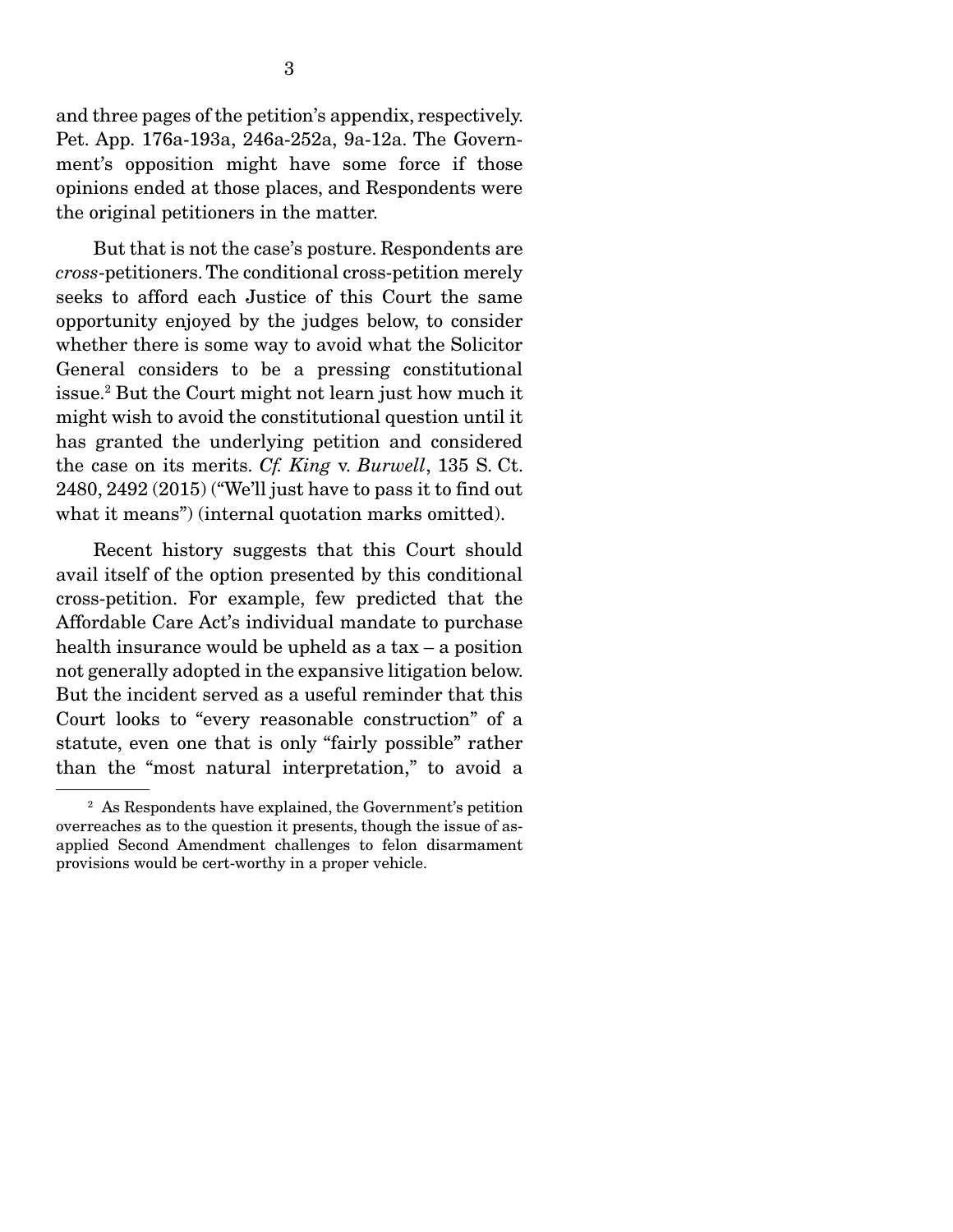constitutional decision. *Nat'l Fed'n of Indep. Bus.* v. *Sebelius*, 132 S. Ct. 2566, 2594 (2012) (Roberts, C.J.) (internal quotation marks omitted). Compared to construing the individual mandate as a tax, reading "punishable" in Section  $921(a)(20)(B)$  as "capable of being punished by" is more than "fairly possible" – it *is* the most natural and common interpretation of the term, and indeed, it is precisely the meaning often afforded the term as it appears in Section  $922(g)(1)$ . See, *e.g.*, *Schrader* v. *Holder*, 704 F.3d 980, 986 (D.C. Cir. 2013); *United States* v. *Leuschen*, 395 F.3d 155, 158 (3d Cir. 2005).3

 The other side of the *NFIB* coin's example likewise compels consideration of the present statutory problem. This Court has of late been as likely to strike down laws for violating the Second Amendment as for exceeding Congress's Interstate Commerce Clause

<sup>&</sup>lt;sup>3</sup> Section 4083, Sentencing Guidelines  $\S 7B1.1(a)(1)$  and (2), and Fed. R. Crim. P. 7(a), which the Government cites for the proposition that "punishable by" refers to a maximum penalty, Br. in Opp. 7-8, actually make Respondents' point that context normally calls for consistently defining statutory terms in a given text. See Cross-Pet. 12-13. In each of the Government's examples, "punishable" must refer to the defined term of punishment in both instances for the provision to be coherent, because "one year or less" is used as the opposite of "more than one year" or "exceeding one year." Together, both usages complete the universe of possible crimes.

Sections  $921(a)(20)(B)$  and  $922(g)(1)$  are structured differently; "two years or less" is a *subset* of "more than one year," supplying an exclusion. Utilizing potentiality in both those instances of "punishable" is more logical, and in any event, does not render the scheme incoherent.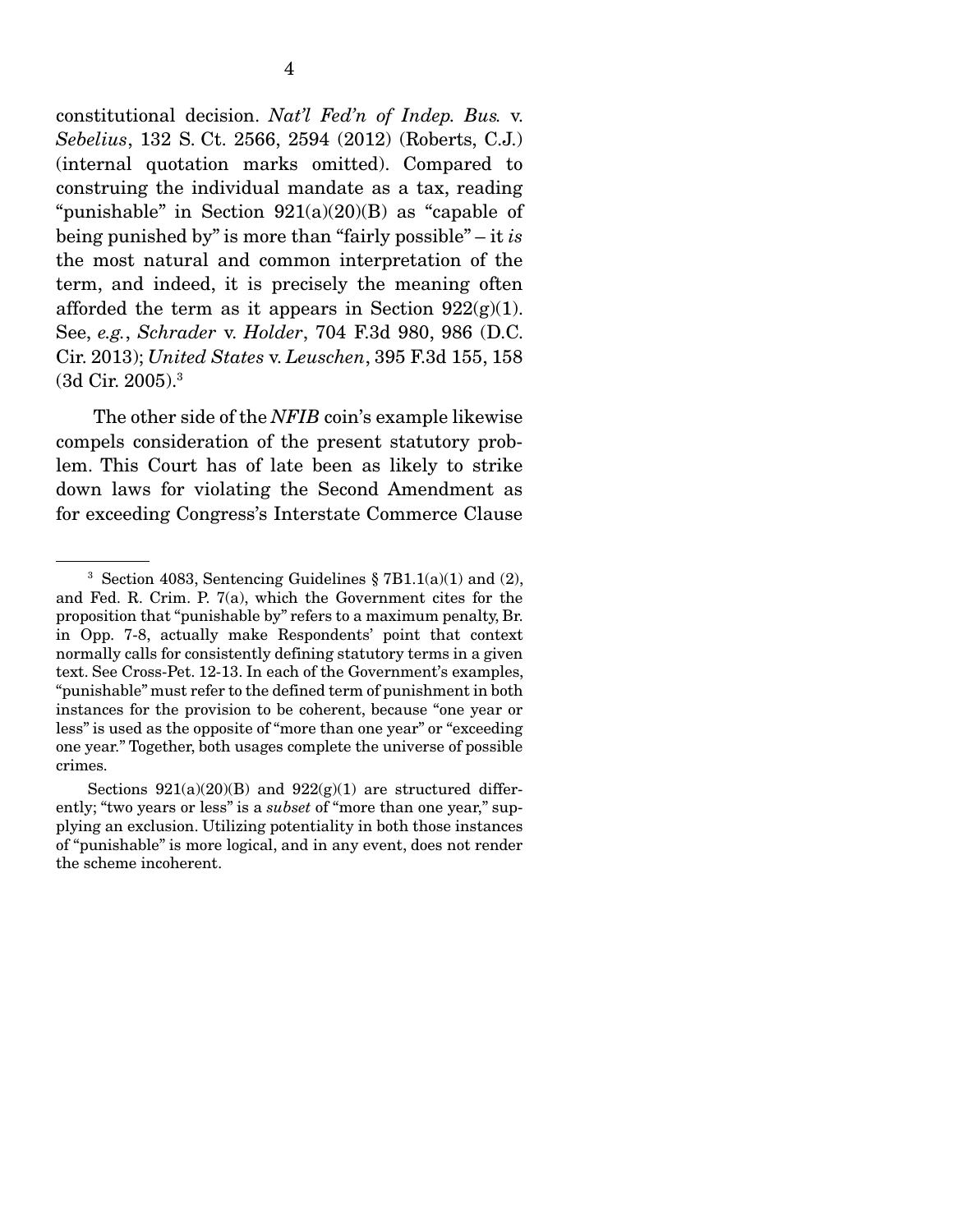authority. See, *e.g.*, *Caetano* v. *Massachusetts*, 136 S. Ct. 1027, 1033 (2016) (Alito, J., concurring) (noting "grudging *per curiam*"); *Friedman* v. *City of Highland Park*, 136 S. Ct. 447, 449 (2015) (Thomas, J., dissenting from denial of certiorari) ("[t]he Court's refusal to review a decision that flouts two of our Second Amendment precedents"); *Jackson* v. *City & Cnty. of San Francisco*, 135 S. Ct. 2799, 2802 (2015) (Thomas, J., dissenting from denial of certiorari).

 Five years ago, this Court's reluctance to engage the Second Amendment in the face of dubious lower court decisions signaled to some that the controlling opinion in *District of Columbia* v. *Heller*, 554 U.S. 570 (2008) is Justice Breyer's dissent. Allen Rostron, *Justice Breyer's Triumph in the Third Battle over the Second Amendment*, 80 Geo. Wash. L. Rev. 703 (2012). Today, it is credibly argued that *Heller* has been successfully resisted into oblivion, that in the absence of intervening correction, "the passage of time has seen *Heller*'s legacy shrink to the point that it may soon be regarded as mostly symbolic." Richard Re, *Narrowing Supreme Court Precedent from Below*, 104 Geo. L. J. 921, 962-63 (2016). If this Court cannot easily agree to maintain *Heller*'s viability, it should avail itself of alternative modes of addressing this case. Of course, the outcome of *McDonald* v. *City of Chicago*, 561 U.S. 742 (2010), this Court's last significant exploration of the Second Amendment, demonstrates the value of ensuring that all viable grounds for decision be presented. See David S. Cohen, *The Paradox of McDonald v. City of Chicago*, 79 Geo. Wash. L. Rev. 823 (2011).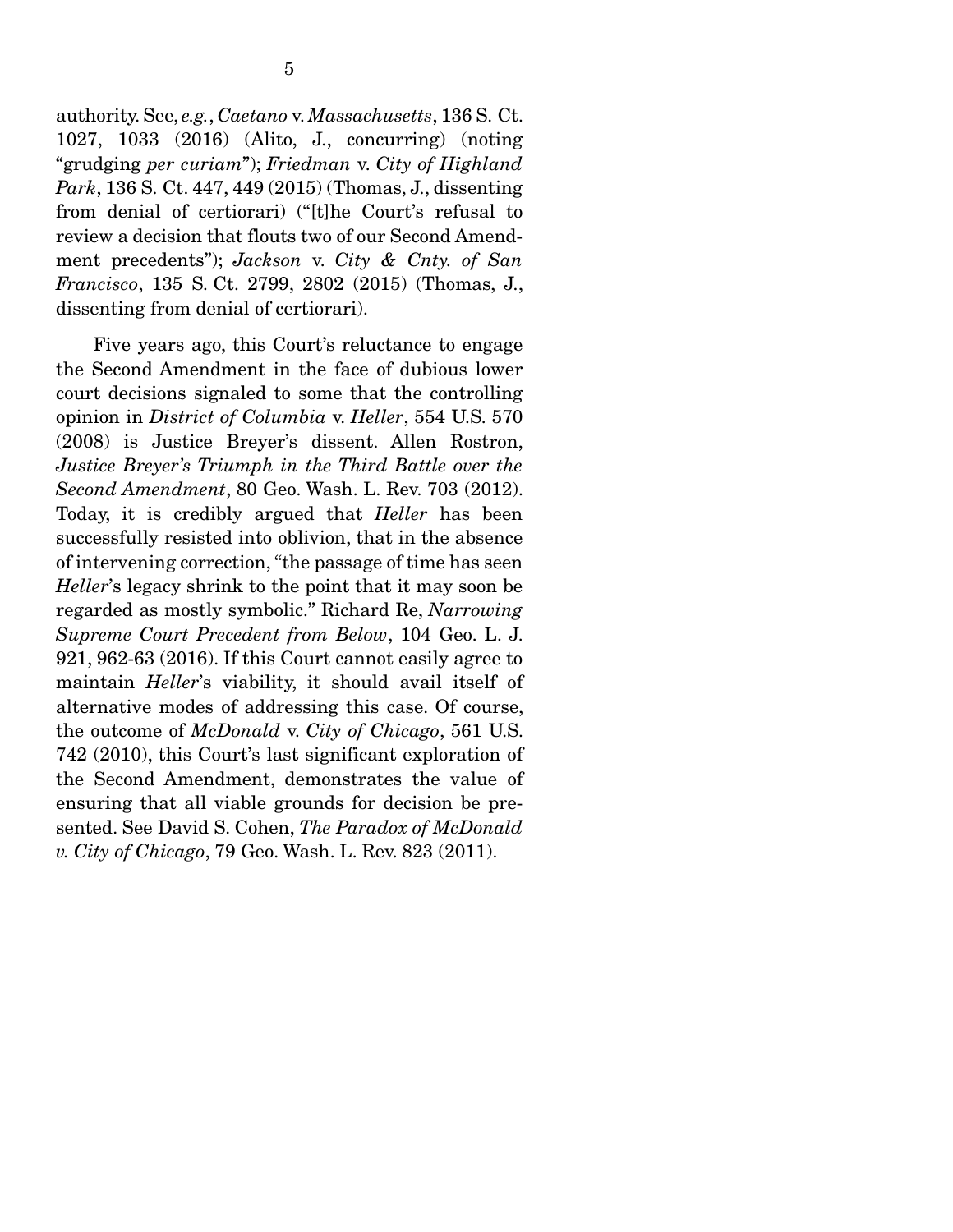2a. The Government correctly notes that " '[w]hen a word is not defined by statute,' this Court 'normally construe[s] it in accord with its ordinary or natural meaning.'" Br. in Opp. 6 (quoting *Smith v. United States*, 508 U.S. 223, 228 (1993)).

 Very well. "The word 'punishable' in ordinary English simply means 'capable of being punished.'" *United States* v. *Nieves-Rivera*, 961 F.2d 15, 17 (1st Cir. 1992) (citations omitted). This much "is so self-evident that it hardly admits of argument." *United States* v. *Denson*, 588 F.2d 1112, 1117 (5th Cir.), *aff 'd in part and modified in part*, 603 F.2d 1143 (5th Cir. 1979) (en banc). It is one thing for the Government to claim that in Section  $921(a)(20)(B)$ 's context, "punishable" refers to a defined rather than a potential term. Respondents never denied the existence of this alternative definition. But it is quite another matter to deny that a statutory term carries its most plain English meaning, one adopted elsewhere in the same statutory scheme, and deny this with such conviction as to argue that the Court ought not even consider the possibility.

 The Government reaches this conclusion by subtly replacing the potentiality/defined term dichotomy with one focused on whether the subject of "punishable" references a "minimum" or "maximum" term. See Br. in Opp. 3 (alleging that Respondents "argued that an offense is 'punishable by a term of imprisonment of two years or less' . . . whenever it carries a *minimum*  sentence of two years or less") (no citation supplied); id. at 6 ("maximum available sentence") (citations omitted).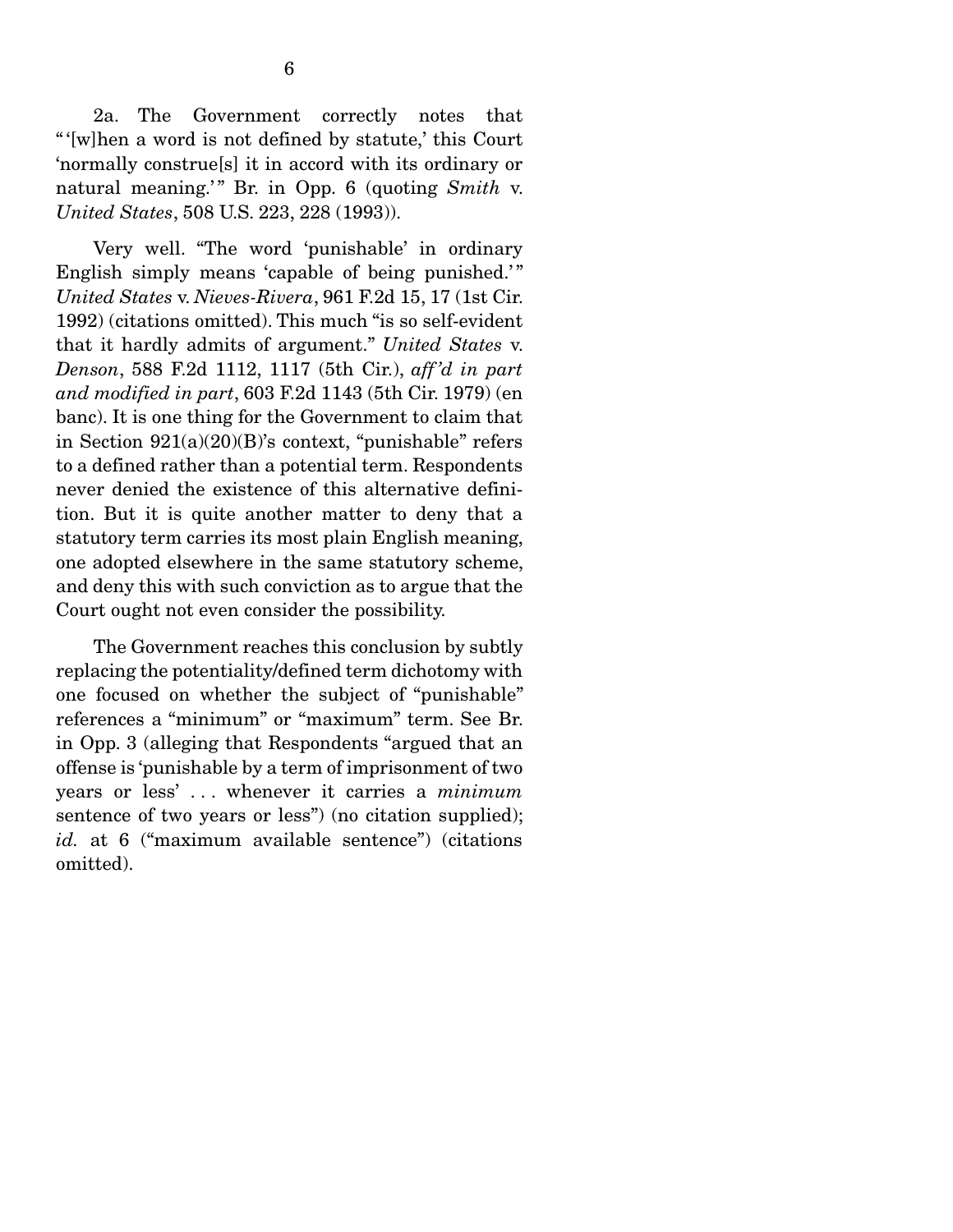Of course Respondents "do not cite any statute or judicial decision using the phrase 'punishable by' a specified term of imprisonment to refer to an offense's minimum penalty rather than its maximum." Br. in Opp. 8. That is because Respondents do not argue that "punishable" ordinarily refers to either a minimum *or* maximum term. The touchstone of the inquiry is potentiality. In some usages, as the Government has discovered, the potential maximum is determinative. Section  $922(g)(1)$  is such a text.

 But "punishable" merely refers to potentiality. *Nieves-Rivera*, *Denson*, and *In re Mills*, 135 U.S. 263 (1890) explain that much. That these cases happened to relate to "maximum available penalt[ies]," Br. in Opp. 9, does not mean that they established a rule of maximums. Rather, quite plainly, they discussed the concept of availability. Other statutory words indicate whether the "punishable" inquiry focuses on a potential maximum or potential minimum. In Section 921(a)(20)(B), the fact that the potential *minimum* sentence is dispositive has nothing to do with the word "punishable," but is rather primarily a function of the words "or less." The first condition required to trigger Section  $921(a)(20)(B)$ 's exclusion – that the crime be a "State offense classified by the laws of the State as a misdemeanor" – further indicates that the inquiry may be directed toward factors that would make a crime less serious.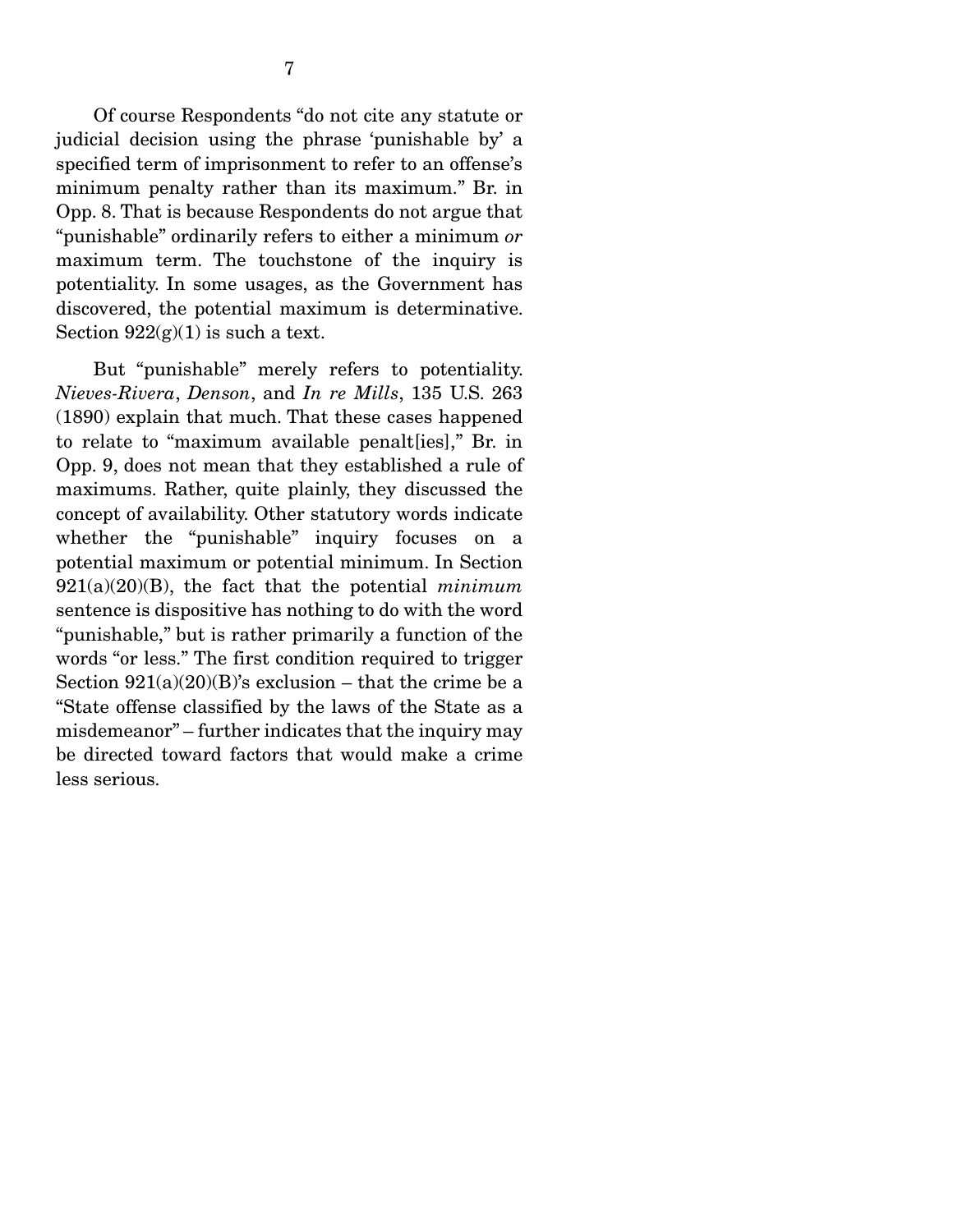2b. A statute's "ordinary or natural meaning," Br. in Opp. 6 (internal quotation marks omitted), cannot include the judicial insertion of the word "only" at critical junctures. Cross-Pet. 18-19. The Government ignores this argument, perhaps because there is no answer to the fact that it asks this Court to amend Section  $921(a)(20)(B)$  in a manner that would have the state misdemeanor exclusion cover offenses "punishable *only* by a term of imprisonment of two years or less." Whatever Congress *thought* it was enacting, or *really wanted* to enact, or *should* have enacted, Br. in Opp. 9-10, is irrelevant. The statute, as it is written, lacks the word "only" in the spot where the Government would have this Court insert it. But this Court inserts words in the U.S. Reports, not the U.S. Code.

 The Government might well be correct in claiming that an amended Section  $921(a)(20)(B)$  would have the salutary effect of disarming some indeterminate number of violent misdemeanants. Surely it presents no evidence substantiating its claim that Respondents' plain meaning reading of the statute would "*severely* undermine [] Section  $922(g)(1)$ 's purpose by allowing persons convicted of serious violent crimes to possess firearms." Br. in Opp. 10 (emphasis added).4

 Yet it takes very little to show that the Government's broad view leads to countless absurd results –

<sup>4</sup> Respondents appreciate that the Government does not readily describe Section 922(g)(1)'s purpose as the disarmament of "unvirtuous" people.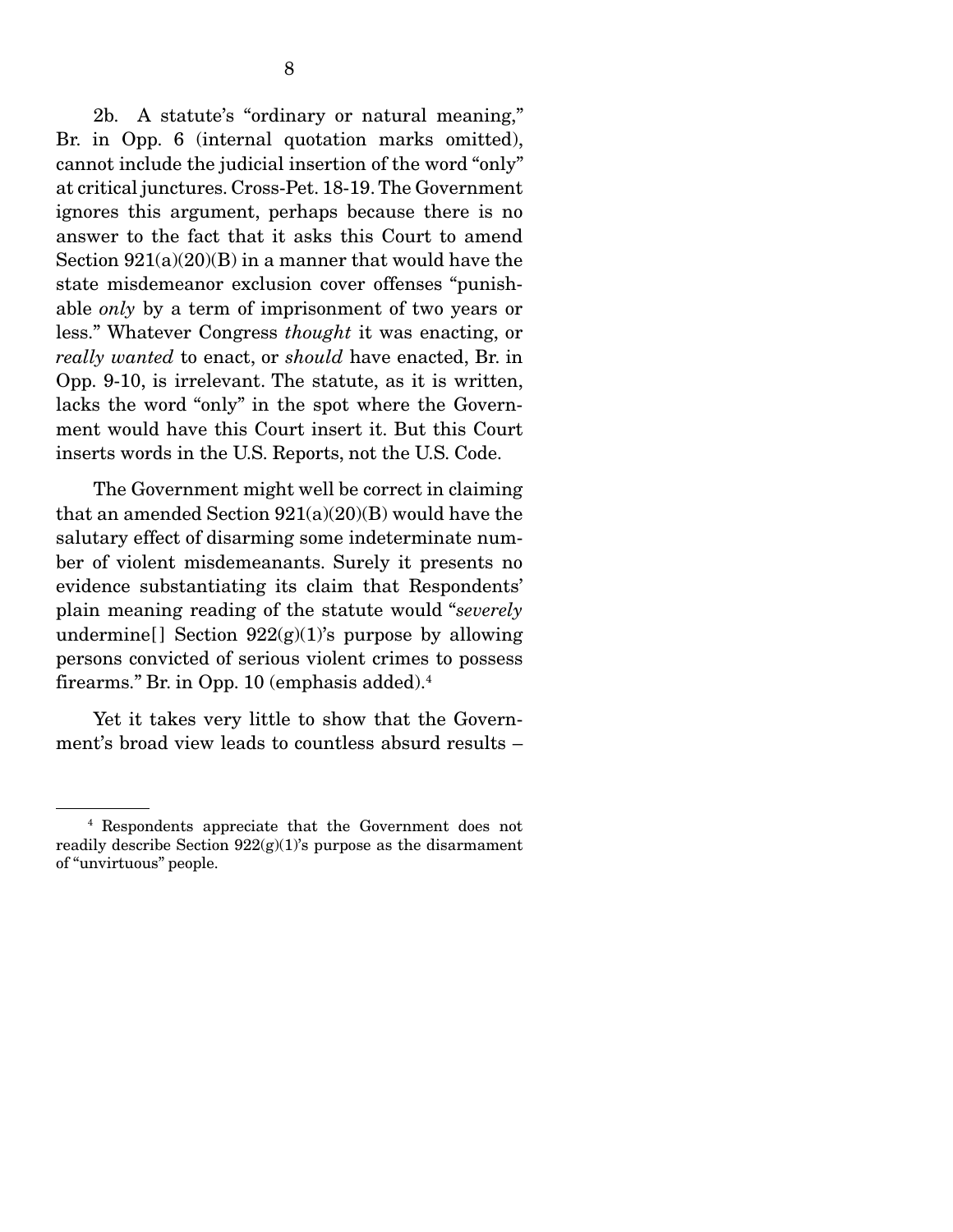starting with Respondents' cases, where the Government did not seriously argue that either Daniel Binderup or Julio Suarez were in any way dangerous, let alone with firearms. In Massachusetts, shoplifting goods valued at \$100 or more is a misdemeanor punishable by two-and-a-half years. Mass. Gen. Law c. 266, § 30A. So is a second offense of selling pigs without a license. Mass. Gen. Law c. 129, § 43. Must any ambiguity in the federal Gun Control Act be read to permanently and completely deprive such violators of their Second Amendment rights?

 No. When faced with two potential statutory interpretations, the rule of lenity requires greater caution before choosing a path that would explode the scope of criminal liability in this fashion. And the constitutional avoidance doctrine calls for caution before inviting the sort of difficulties that prompted the Government's petition. This Court should be open to these alternatives.

--------------------------------- i ---------------------------------